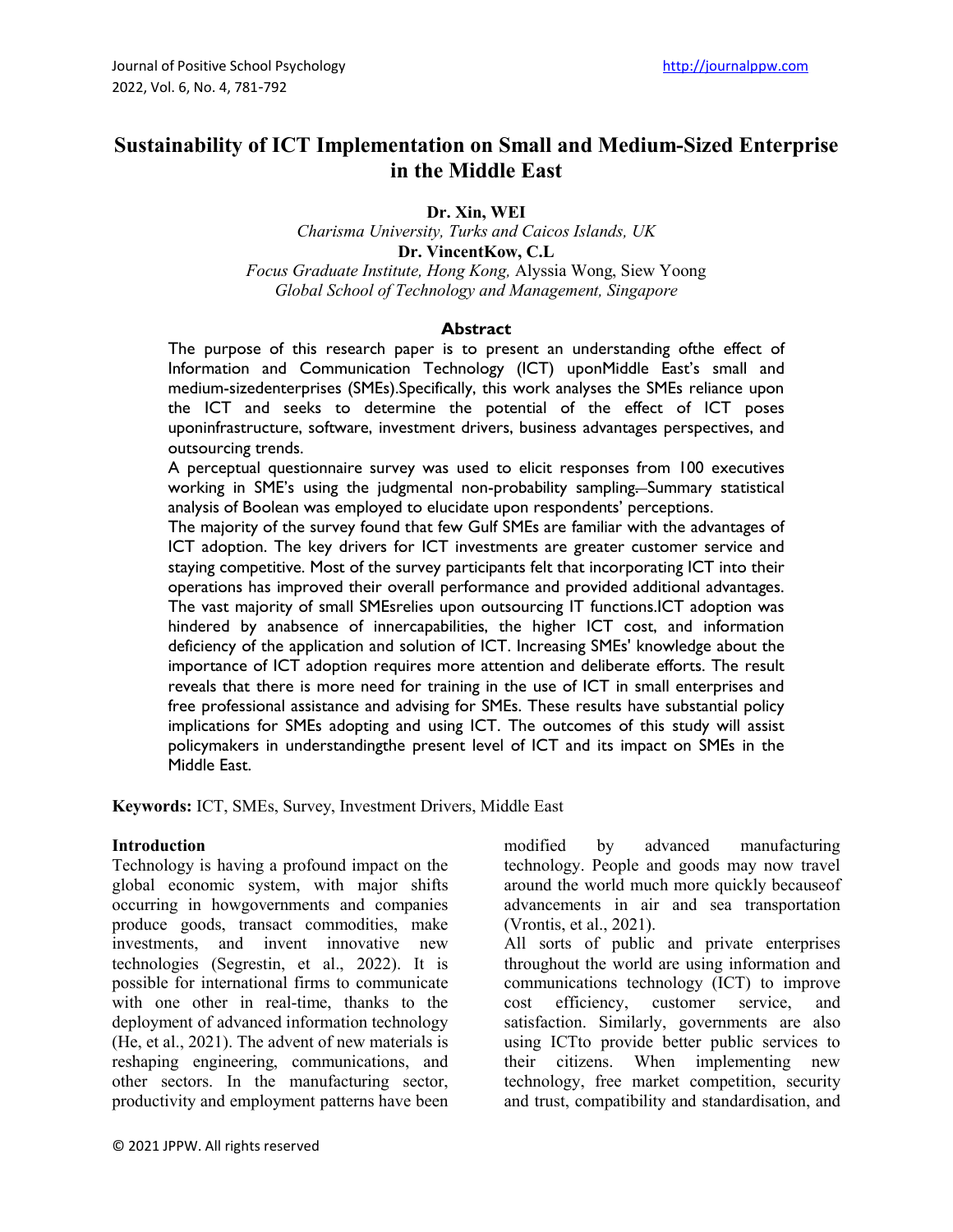ICT finance must all be supported (Chen, et al., 2022).

Mostmultinational and national corporations in the Middle East are equipped with cutting-edge information technologysystems that allow them to do business efficiently. Several multinational businesses have invested significant resources in developing and implementing computer systems to assist in the conduct of their business. Forvarious reasons, the situation with SMEs has not been the same as in other regions of the globe - comparable to the situation in other countries (Zahra &Hashai, 2022).At present, no research study has been undertaken in the Middle East.

As globalisation and competition increase pressure on national economies, governments must ensure that their basic infrastructure can support both general development and innovation. Given contemporary limited supply of resources available on the global market. A combination of population shifts, socioeconomic challenges, and the rapid rate of urbanisation is placing immense pressure on current general infrastructure while also boosting the need for additional infrastructure (Agarwal, 2022).

The Middle East region is the fastest-growing region of the world (Chen, et al., 2022). In the last decade, the Middle East has spent more on infrastructure than Latin America, Europe, and Central Asia combined, but less than South Asia and East Asia combined. Middle East (Sachs, et al., 2021). Saudi Arabia, Qatar, Kuwait, and the United Arab Emirates have invested the most in basic infrastructure in the Middle East. Nearly 11% of their yearly GDP is estimated to be earmarked for infrastructure improvements in oil-exporting developing countries. Countries that import oil will need to spend around 6% of their GDP in this area.

Digitalisation and ICT developments in the Middle East area are quite distinct because of the differing degrees of development between and within nations. Infrastructure, economics, the employment market, and social media are among the topics addressed. Many nations in the Middle Eastregion lack adequate governance for innovation, particularly in the field of ICT. As a result, most new ideas come from outside sources. Despite this, practically all governments

in the area are implementing policies that favour digitization to promote economic growth.

When it comes to economic diversification, governments in the Middle East Region have made a variety of attempts, one of which has been to turn their region into a digital society. SMEs and the Middle East's economy will benefit greatly from ICT. Hence the ICT remains unpopular among SMEs for a number of reasons, including lack of research on the number and value of adoption of ICT in SMEs in Middle East economies.

Therefore, this paper reports an analysis of the potential effect of ICT upon SMEs in the Middle East. Concomitant objectives are to: assess the need for ICT within the SMEs (Oman, Qatar, UAE, and Saudi Arabia in the Middle East); assess the potential effect of ICT upon SMEs, and propose prescriptive recommendations that could maximise the benefits of ICT poses and help policymakers had a better understanding of it and deriving new policies to address the need of ICT integration in SMEs.

# **Information Communication Technology (ICT) and SMEs**

ICT is defined as "a wide range of computerised information and communication technologies" (Igbayue, 2022) includes "intranet wireless networks, tools of corporate productivity and network security" (Sayaf, et al., 2022).

SME is referred to companies with less than 10 employees known as Micro Enterprises. Those with ten to fifty employees are known as Small Businesses, and those with fifty to two hundred and fifty employees fall into the Medium-sized Business category. One of the criteria used to identify and qualify small businesses in this research (Kapurubandara et al 2006) was found to bevalid by other similar studies.

SME's are now universally recognised to play a significant role in a country's economy and a critical role in ensuring stability. In New Zealand, about 99% of businesses are SMEs, which account for about sixty percent of all jobs. In the United States, small firms employ more than half of all workers (Aransiola, 2021). Small and medium-sized enterprises employ 67% of British employees (SMEs) (Werner, 2021). More than 99percent of all firms in the EU countries are SMEs that employ 67 percent of the total workforce and generate 59percent of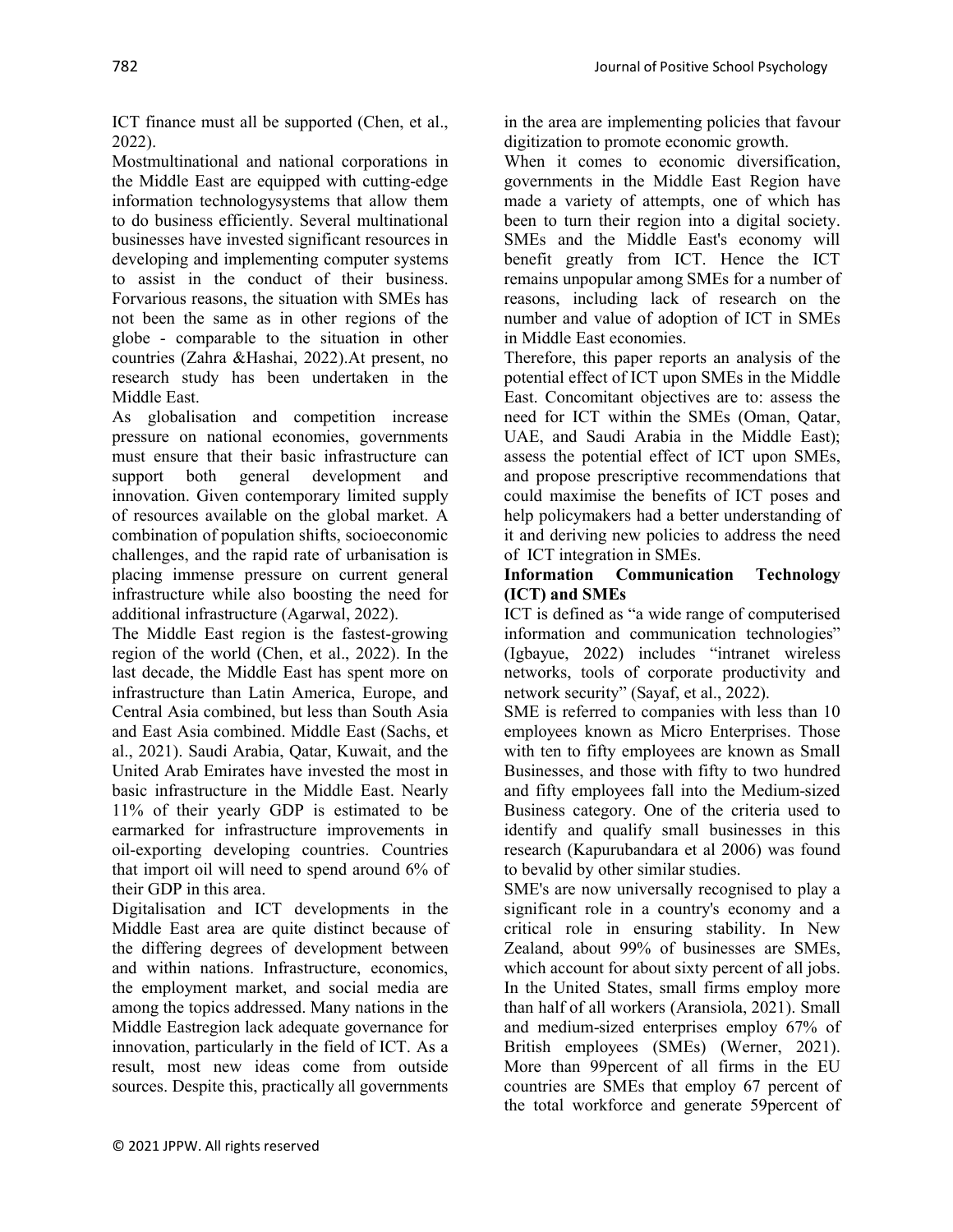GDP (GDP) (Garcés-Ayerbe, et al., 2019). Since small and medium-sized firms (SMEs) account for the bulk of a country's gross domestic product (GDP), their growth is critical to spurring new business creation and fostering a culture of entrepreneurialism. Policymakers in rich and developing nations supportSMEs, including the U.S, Great Britain, Japan, Germany, New Zealand, and Canada (Rupeika-Apoga, et al. 2022).New Zealand contributes more than 10 percent of its GDP to ICT, proving its knowledge of the field's relevance by ranking internationally (Adepoju,2022). In OECD nations, SME'scontribute almostfifty percent in GDP while 60-70 percent in center nations, as per World Bank data, giving 60 percent to 70 percent of the jobs in these states (Iftikhar, et al., 2022). Statistics like these demonstrate that small and medium-sized enterprises (SMEs) are critical to a country's economic development, and the Gulf Region is no different.

Several studies have examined how small businesses in industrialised countries use the internet and electronic commerce (e-business), including (Attia 2022; Liu, et al 2022; Melović, et al., 2021; Gherghina, et al., 2021). Governments throughout the globe have formed special committees to investigate different aspects of SME information and communications technology adoption. Despite the significance of ICT and the efforts of many authorities to encourage SMEs to utilise ICT, SMEs have been hesitant to embrace ICT for a number of causes (Manzoor, et al., 2021).

While large corporations have the human and fiscal resources to deploy ICT, SMEs do not. Ziółkowska, (2021) states that SMEs in all European nations confront a significant problem owing to a shortage of ICT experience and competencies in their field of study. According to a study conducted by Mudzar& Chew (2021), SMEs are hesitant to embrace new technologies. SMEs may gain from the installation and deployment of ICT infrastructure, according to (Canhoto, et al. 2021).Internal and external hurdles to SMEs' adoption of ICT in a developing nation have been classified by Onileowo&Fasiku, (2021). Aspects such as owner management traits, organisational factors, the value and investment return, as well as external constraints such as infrastructure, social

and cultural factors, political and legal considerations, and regulatory factors are discussed.

There are just a few studies on information and communications technology (ICT) adoption in underdeveloped countries (Sharma, et al., 2021; Shapiro & Mandelman, 2021; Thabit, et al., 2021), while there is no research on ICT adoption in developed nations (Xing, 2018). According to the findings of a research performed by Karbolo (2021) into the adoption of information and communications technology by SMEs in Nigerian, the primary reason hindering ICT spread and extensive use is a lack of sufficient physical infrastructure. It has been difficult for developing countries to adoptICT because of a variety of issues, including legal issues, ineffective ICT strategy development, a lack of Research &Development, lack of progress in using ICTs, and overdependence on foreign technologies (Park& Choi, 2019).

Recent industry research indicates that the GCC nations now spend more than five billion dollars per year on information technology, with that number likely to more than quadruple by 2010. The Gulf Region is quickly developing as one of the most powerful and fastest-growing regions globally. At present,the Gulf region's ICT expenditure in digital infrastructure is predicted to reach more than 70 billion dollars by 2024, citing a recent analysis by the Middle East Institute as evidence.

According to forecasts, expenditure in Saudi Arabia was predicted to reach 37 billion dollars in 2020. Meanwhile, it is predicted that the UAE's ICT expenditure will reach 23 billion dollars by 2024, while Qatar's investment will amount to around 9 billion dollars by the same year. Over the previous six years, the Middle East has witnessed the highest growth rate in internet use access, which is a hopeful indicator (McAuliffe, 2021). That is, despite tremendous progress achieved by GCC nations, including the Gulf area, in the development of information and communications technology, Until they catch up to the developed world's level of development, they do have a far toward to go. For the most part, like in other developing nations, the bulk of ICT activities in these nations are driven by government initiatives and policies.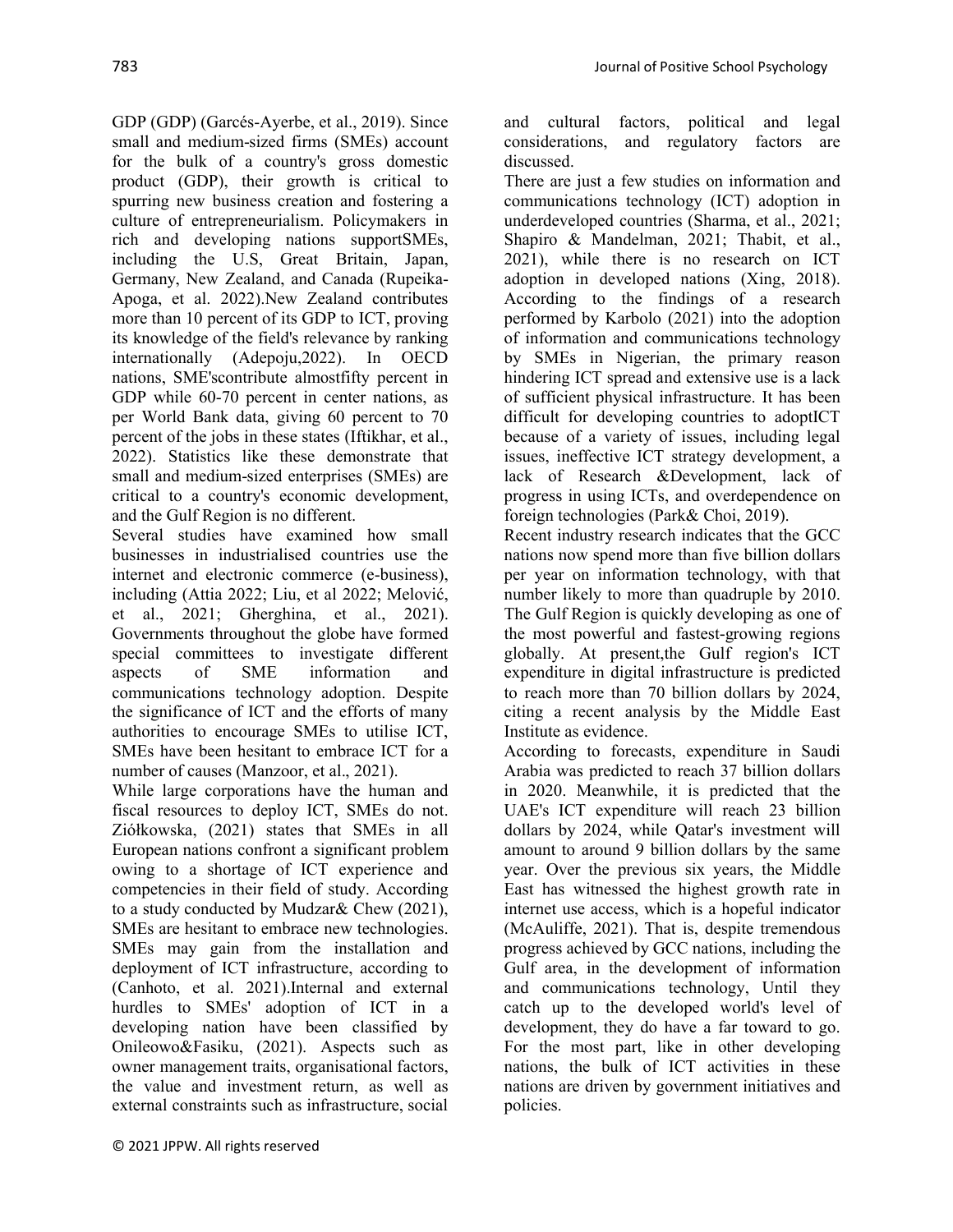To some extent, the present technical infrastructure, the motives for ICT investment, the limits and impediments to ICT adoption could be further assessed.The key driving forces of ICT adoption and emphasising the importance of SMEs to the Middle East's economy. To better understand the effect of ICT on small and SMEs, data on different aspects of ICT usage and utilisation were collected. It was the first phase of a wider inquiry on Middle Eastern SMEs' usage and impact of ICT.

# **Research Approach**

Following activities have been conducted in order to find out the applications and implications of ICT in SMEs in the Middle East:

- ∑ A questionnaire-based of twenty-two questions regarding features, ICT infrastructure, internet usage, hurdles, and advantages in ICT adoption was developed (Illuminas 2006).
- The questionnaire was delivered to 150SMEs of Oman, Qatar, UAE, & Saudi Arabia. A total of

100 completed questionnaires were received from businesses that have embraced information and communications technology. Because of their capacity and comprehension of the subjects explored in the questionnaire, the Executives completed the surveys as indicated in the questionnaire.

● Based on100responses, statistical analyses were conducted to analyse the influence of ICT on SMEs of the Middle East region.

## **Survey Finding and Discussion**

There were 39% Micro-Enterprises (> 10 employees), 46% Small-Enterprises (10 to 15), and 15% Medium-Sized Businesses (>15employees) according to our SMEs classification (50 to 250). More than 75 percent % the small enterprise in the sample of the studyare Micro & Small Businesses. The detail is given in graph 1.



**Graph 1: Firms Types**

### **ICT Based Infrastructures**

The research showed in Graph 2 that SMEs of the Middle East region 100% utilise portable computers, desktops, and laptops. The study found that almost 55% of Micro firms did not utilise ICT. While 85% of SMEs utilised tools of business productivity. These tools are PowerPoint, MS Word, and Excel. 65% of

SMEs used Enterprise software. 65 percent of SMEs enterprise employed a wired computer network solution to connect to the internet. In addition to network security measures, just 24% of the firms polled reported using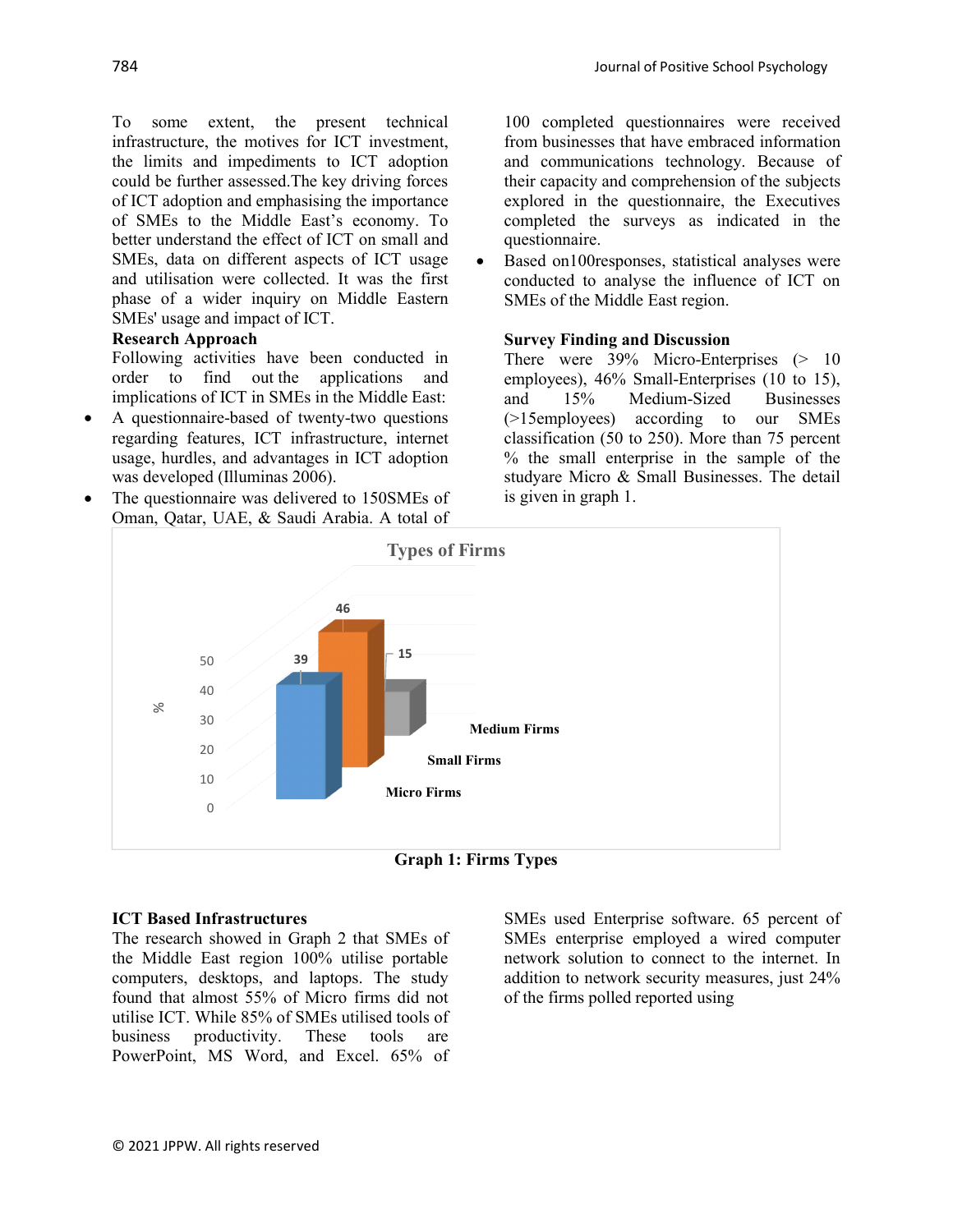

**Graph 2 Staff of Information Technology**

To anticipate that SMEs will frequently absent the assisting manpower, likeI.T workers, to provide the type and effectiveness of assistance that is required; in addition, it is fair to expect that the expertise of such staff will frequently be insufficient and rudimentary. On the other hand, a specialised I.T department with a high number of support staff is found in certain companies. A company's size and, more importantly, the relative importance of the information and communications technology solutions that it implements are the two most important aspects that limit the presence of these employees in SMEs globally. In Middle East, SMEs face similar challenges, with approximately 55 percent of firms surveyed lacking a full-time information technology staff, and only 45 percent of firms having IT departments with full-time information technology staff.

#### **Financing in ICT**

Many SMEs aren't aware of crucial information and communications technology (ICT) that might significantly impact their operations. It is the major hurdle for the investment inICT. What is the underlying reason for the firms that have previously invested and are anxious to see it again?And what proportion of their overall capital is allocated to the business? It's also important to know what they're investing in and why they're doing it. ICT investment is driven by several factors.

Graph 3 showed that SMEs allocate lower 10 percent of the budget for ICT, with only two percent of allocating between ten to twenty percent of their budgets to ICT investment, and only 8 percent firms allocating more than forty percent budgets for ICT.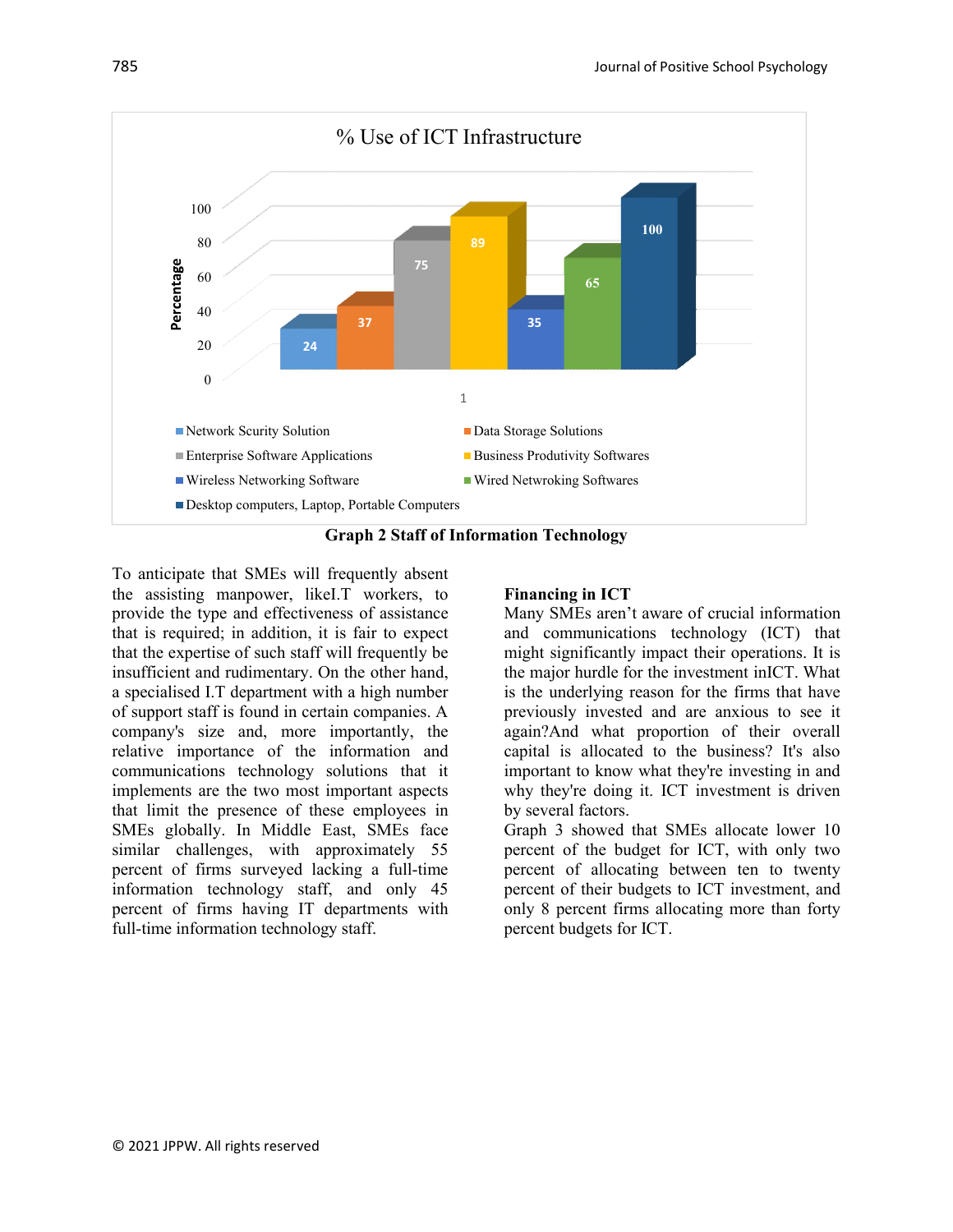

Graph 3% Budget for ICT

#### **Hurdles in the Investment of ICT**

There are several restrictions and roadblocks to ICT investment. According to the graph, 80 percent of respondents believe that a lack of sufficient internal competencies is a significant impediment to success. Several studies have shown that SMEs are under-human (Cueto, et al., 2022).87% of the respondent who took the survey said that ICT solutions and their implementation were too costly financially. Caiado, et al.(2022) found a similar result that the greatest deterrent to future investment was the high cost of doing businessICT. An estimated 57 percent of decision-makers in the firms under study felt that they did not have sufficient information on effective

technologies.As previously mentioned, this finding is also in conformity with the results of (Caiado, et al., 2022; Núñez-Canal, 2022), which confirmed that attendees were worried about costs and ambiguous more about marketing benefits, followed by poor internal knowledge. That SMEs demand free counsel, suitable information is shown by this. In response to the survey questions, 39 percent of respondents said they just didn't have the time to perform the tasks. Approximately 42 percent of enterprises are unclear whether or not to maintain their ICT investments, and 13 percent of the managers consider insufficient assistance from the company's top-level management. Figure 4 displays some of the most important barriers to SMEs adopting ICT infrastructure.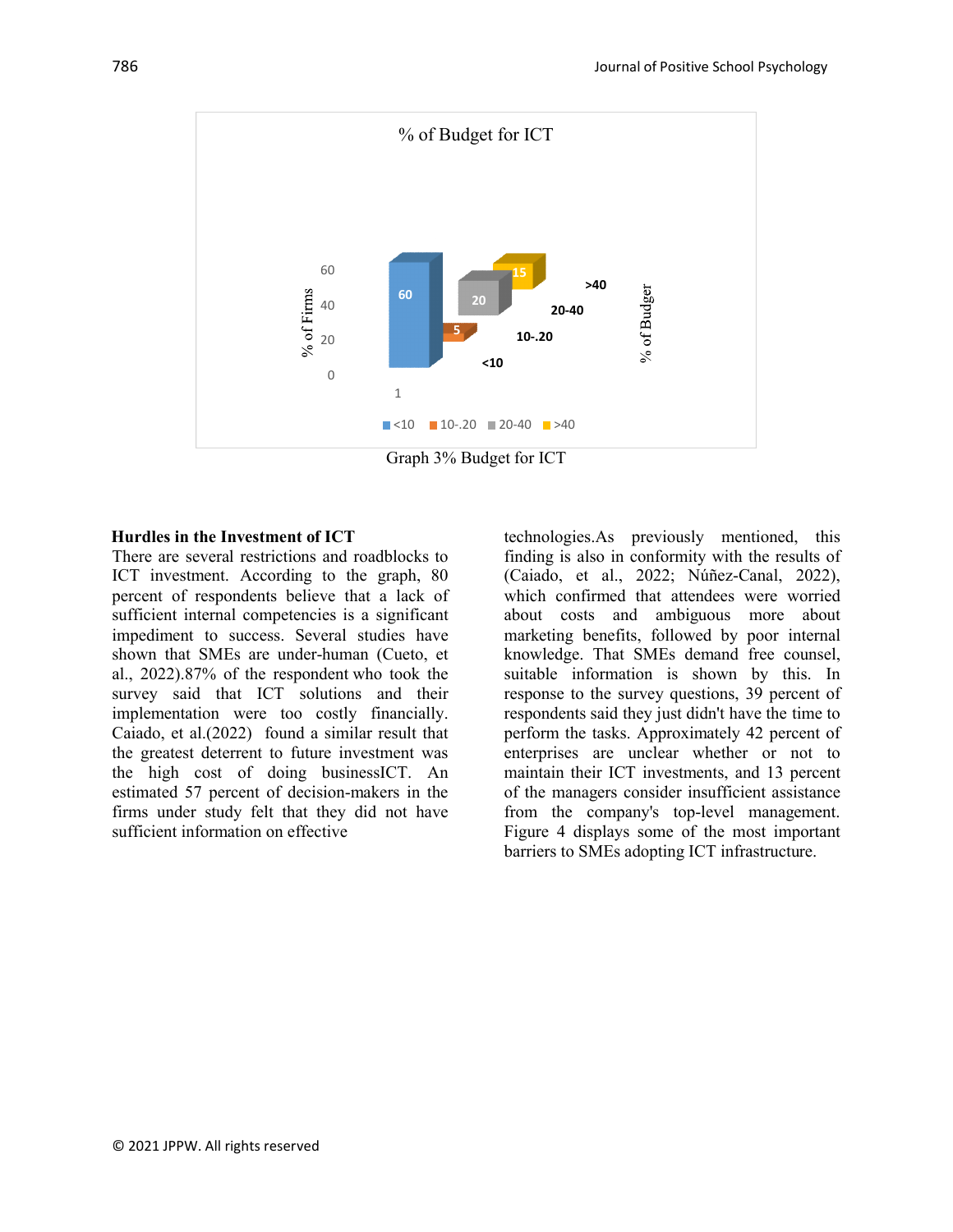

## **ICT Investment Goals**

Firms' long-term aims for financing in ICT were to raise the market share, increase revenue, and cost reduction and expenditures in the polled companies. Most businesses expect to experience an increase in sales revenue, 73 percent expect to see an increase in market share, and around 57 percent expect to see cost savings, as seen in Graph5.



### **Market Competitor**

The intensity of competition in the market has a significant impact on mbusiness decisions. Graph 6 shows that in 48% of the companies, there are more than 20 direct competitors. One in five small businesses, one in ten mediumsized businesses, and one in fourteen mediumsized businesses are all SMEs with between 10 and nineteen rivals. As a result, competition among SMEs in the Gulf region is fierce, which may be one of the key motivations for their desire to use ICT infrastructure to improve their competitiveness.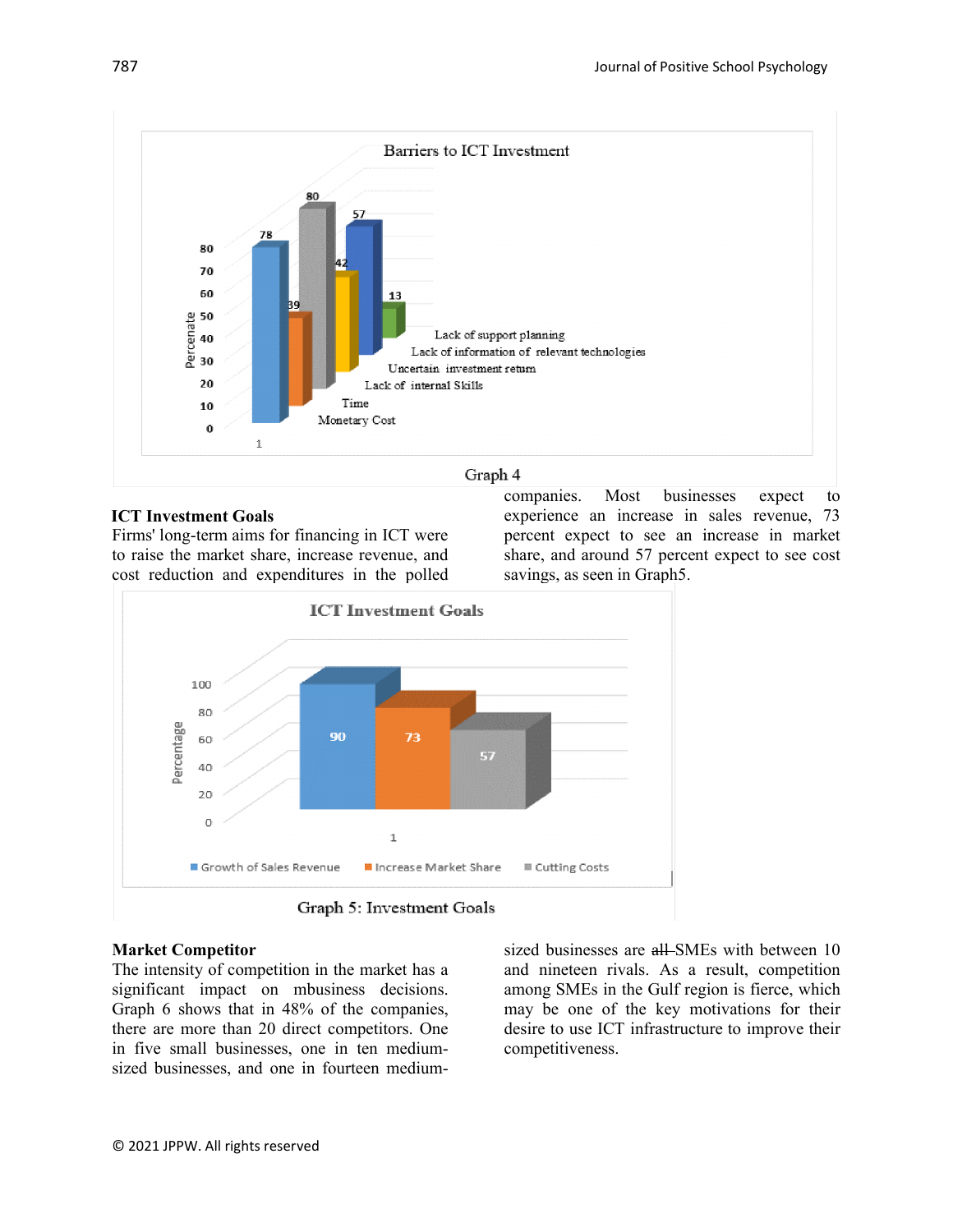

Graph 6: Market Competition

## **Competitive Planning**

A popular business strategy is to separate one's company from its rivals. 87% of SMEsdistinguish themselves by providing their consumers with the best quality goods and services and by building long-term connections with customers (51%) as the main means of differentiation, as shown in Graph 7.



**Graph 7:**Strategy for competitive

### **Improvement in Performance of SMEs**

A series of open-ended questions, it seeks feedback on the current and prospective advantages of ICT investment. Graph 8 shows that just 36% of SMEs have attained financial accomplishment outside of their immediate region. Because just 36% of small businesses have a website. According to this study, ICT has

helped 86% of companies save costs, while 51% have seen an increase in revenue and 59% haveimproved customer relations. For the most part, SMEs are excited about the long-term gains of Technology acceptance. This suggests that SMEs that have implemented ICT are optimistic about investing and reaping the benefits of ICT.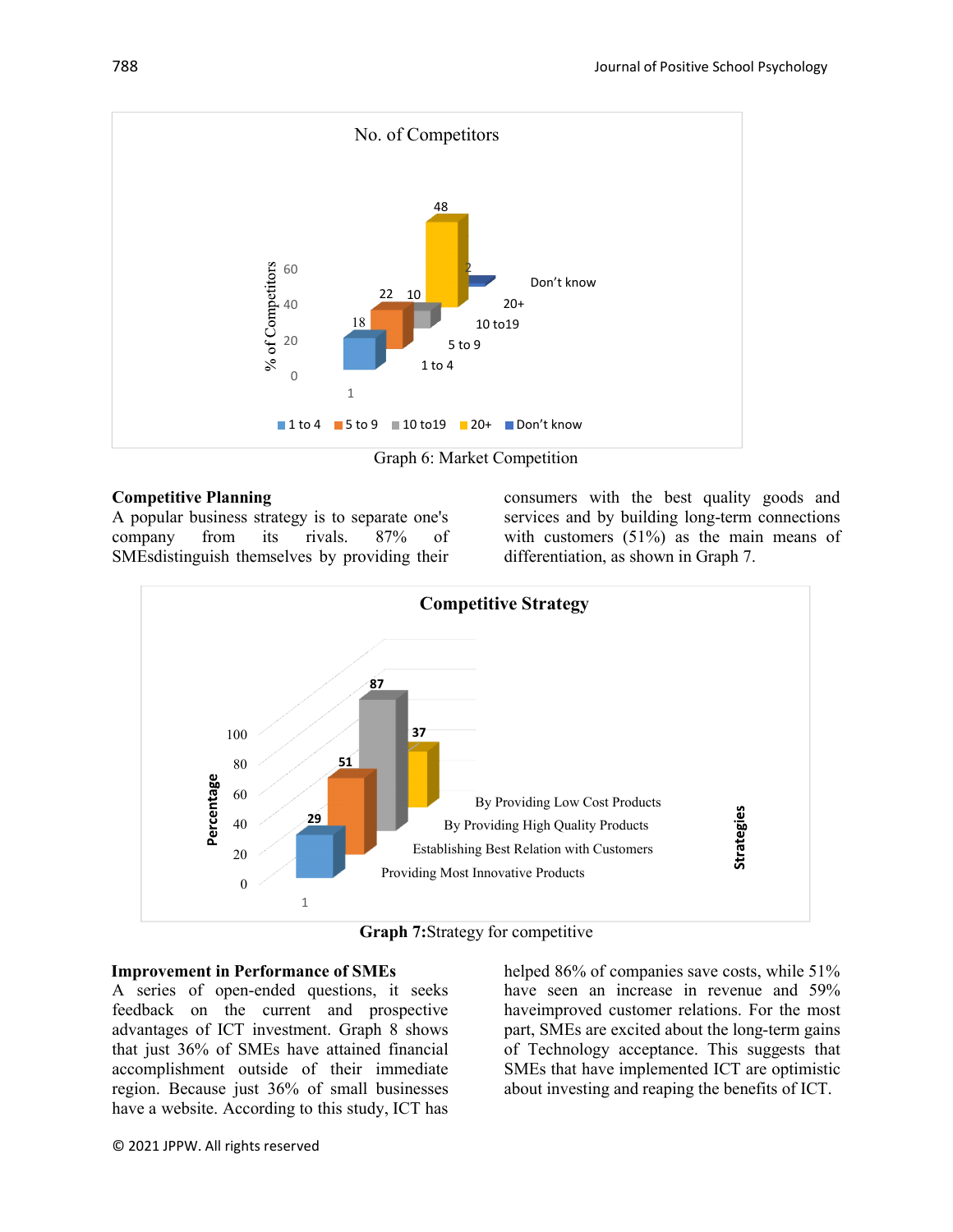

Graph 8: Performance of SME

# **ICT implementation Causes**

However, it is equally important to know how such innovations were welcomed and utilised in SMEs. For the most part, firms polled relied on existing resources to adopt key technology, including installing and configuring this equipment. As technology progressed, companies began to rely more on external resources, such as business software programs, wireless networking, or mobile phone apps. More than one-third of companies utilise internal capabilities for desktops and laptops for

information storage and productivity apps. SMBs are outsourcing more complex technology, like ERP systems, to third parties at a rate ofpercent. Companies in the fundamental technology sector seem to be missing in-house expertise.

The use of both internal resources is not commonplace in adoptingthese technologies. It is common for small and medium-sized organisations to use external financing to get modern technology full operational but then rely on internal resources to maintain it.



**Graph 9**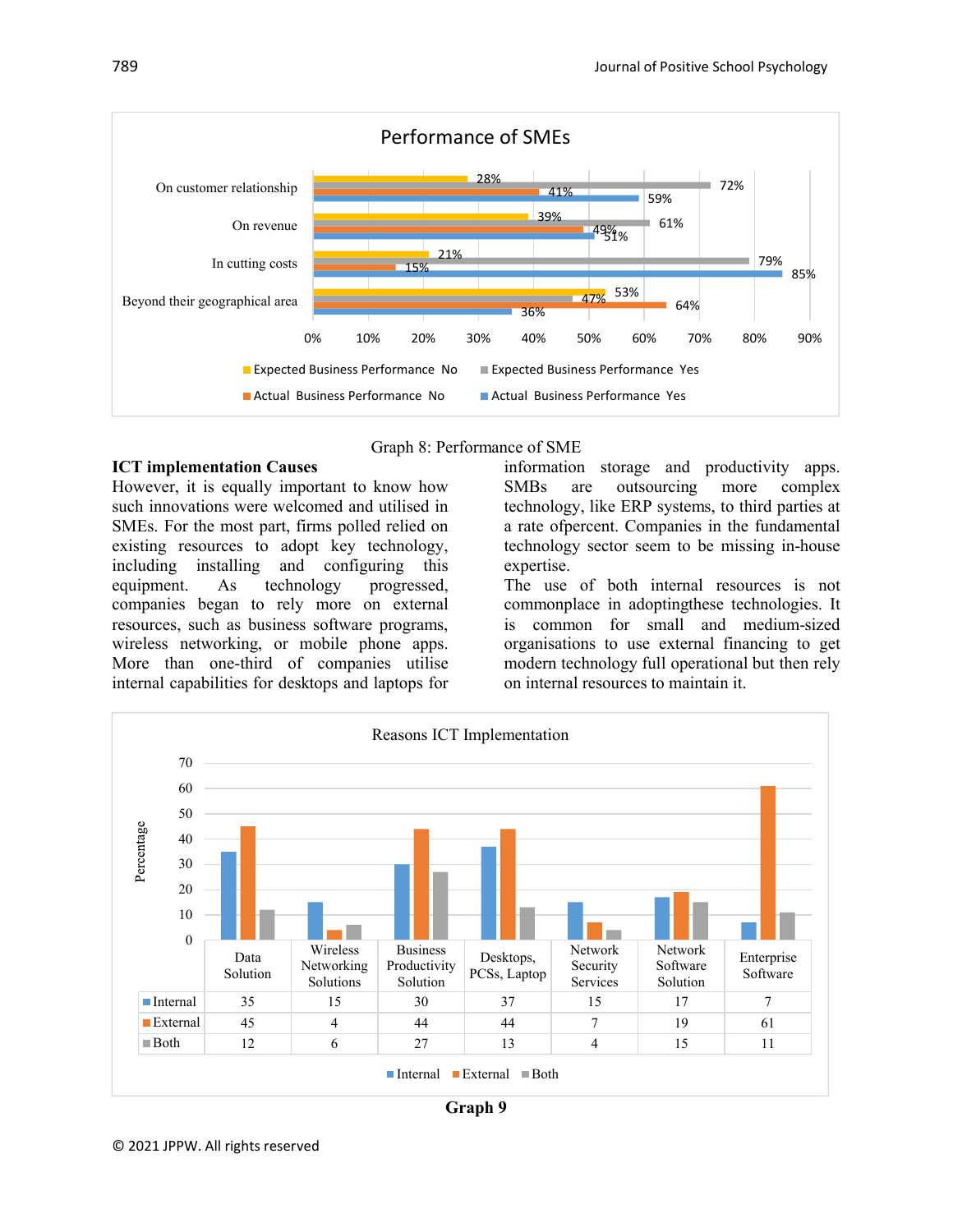# **Conclusions**

The study found that SMEs in the Middle Easthave minor use of common ICT. In the case of ICT investments, SMEs of the Middle Region tend to concentrate on the functional and deliberate facets of the company. According to data, Gulf Region SMEs have a modest level of competition regardingICT investment. ICT investments were primarily made to improve customer service, stay competitive, and execute company strategy. The competitive strategy for most small and medium-sized businesses was to afford quality products to their clientsforcreating long-term connections with them.

According to the report, ICT adoption has resulted in increased revenue and lower operational costs for many organisations. Twothirds of those polled feel they will boost their company's performance in the future.

More than three-quarters of the organisations polled said that a lack of crucial internal skills is a significant impediment to ICT investment. Moreover, half of those surveyed thought the expenses of deployment were excessive. There is a shortageof relevant knowledge and instruction on the most appropriate and effective technology. A lack of time,senior management support, prior failures, and government legislation and requirements are all barriers to executing ICT initiatives in small enterprises. Other studies, such as this one, confirm that the conclusions reached here are true (Harindranath et al 2008). It is crucial for urgently need additional training facilities and initiatives taken to offer affordable ICT goods and services and the provision of free professional counsel to small businesses (SMEs). Legislation designed to encourage small and medium-sized firms to embrace and use new technology would considerably benefit from our findings.

The poll found that more than half of the respondents stated they outsourced some portion of their job. It's possible that a lack of internal ICT competence had a role. As a reminder of the significance of preparation of ICT for SMEs, our results are in accord with those of (Chibelushi 2008).

According to the study, more than half of the Gulf-based SMEs (small and medium-sized firms) are unaware of the benefits that ICT

adoption may provide. The results showed a shortage of ICT skills and procedures to discover and get aid and direction for small enterprises. ICT adoption may help SMEs enhance productivity and compete more effectively. Small and medium-sized businesses also need affordable ICT products, services, solutions, and expert help. The government and professional trade associations must address the gaps and issues revealed in this report (such as the Chamber of Commerce and Industry).They should introduce a new policy and governmentgrants encouraging SMEs to adopt ICT to enhance their operation and business sustainability and productivity. It is beneficial to the Middle East's economic fortunes in the long term.

In solving the initial research aim, further questions and directions for future work had transpired,namely to: measure the actual impact of ICT in SMEs; derive new and pragmatic policies to implement the adoption of ICT in all industries; identify the factors in encouraging adoption of ICT; and develop innovative and attractive methods through which to encourage SMEs to commence ICT strategy plan.

# **References**

Adepoju, O. D. (2022). Technology Entrepreneurs: Surviving the Valley of Death in the Nigerian Innovation Ecosystem. In *The Palgrave Handbook of African Entrepreneurship* (pp. 329-350). Palgrave Macmillan, Cham.

Agarwal, A. K. (2022). Technological. In *Doing Business in India* (pp. 93-108). Springer, Singapore.

Aransiola, J. A. (2021). *Impact of Working Capital on the Performance of Small and Medium Enterprises in Kwara State, Nigeria* (Doctoral dissertation, Kwara State University (Nigeria)).

Attia, A. (2022). The Drivers Of E-Business Implementation And The Effect On Organizational Performance. *Journal of Management Information and Decision Sciences*, *25*, 1-14.

Caiado, R. G. G., Scavarda, L. F., Azevedo, B. D., Nascimento, D. L. D. M., &Quelhas, O. L. G. (2022). Challenges and Benefits of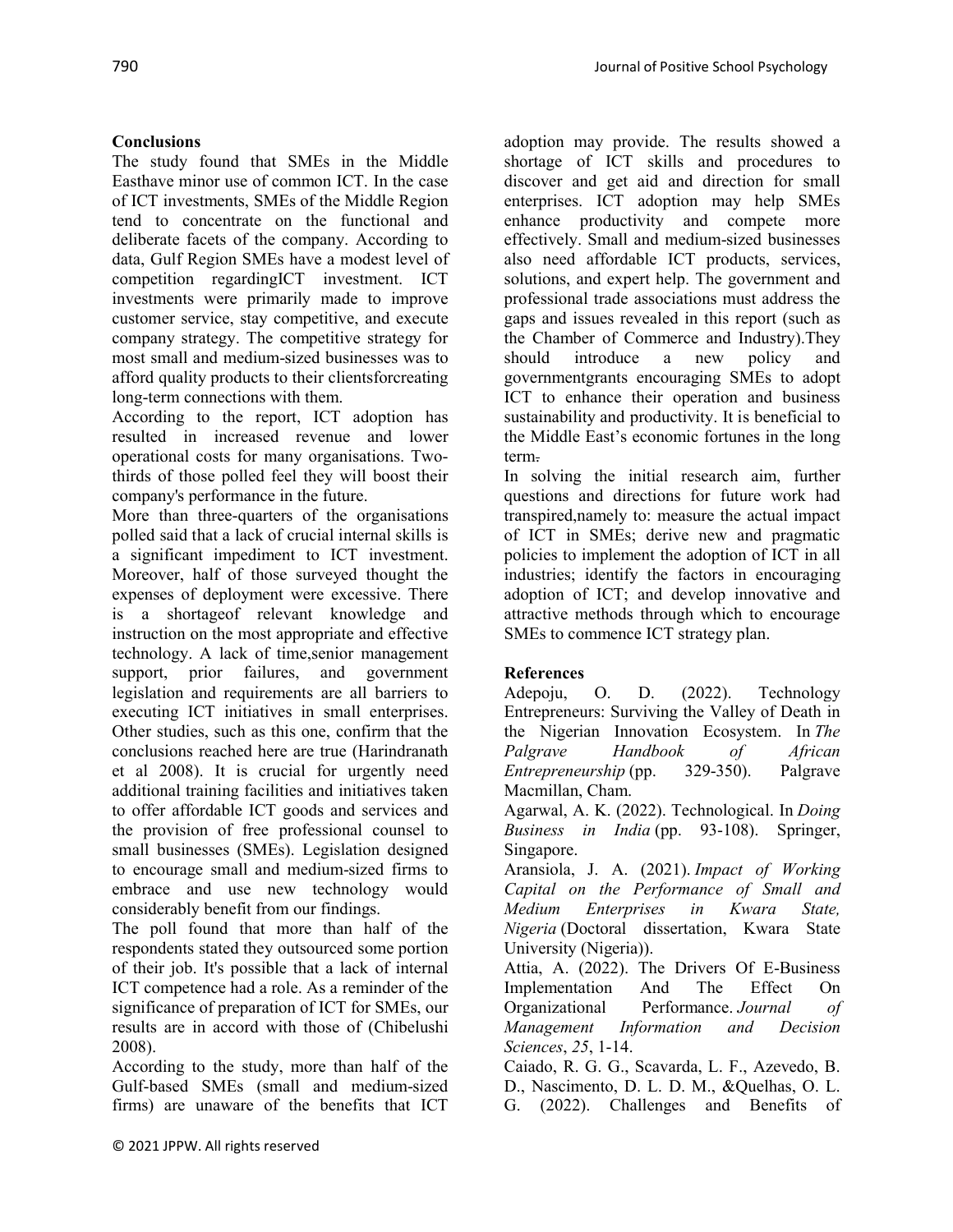Sustainable Industry 4.0 for Operations and Supply Chain Management—A Framework Headed toward the 2030 Agenda. *Sustainability*, *14*(2), 830.

Canhoto, A. I., Quinton, S., Pera, R., Molinillo, S., & Simkin, L. (2021). Digital strategy aligning in SMEs: A dynamic capabilities perspective. *The Journal of Strategic Information Systems*, *30*(3), 101682.

Chen, H., Zhan, Y., Zhang, J., Cheng, S., Zhou, Y., Chen, L., & Zeng, Z. (2022). The global, regional, and national burden and trends of NAFLD in 204 countries and territories: an analysis from Global Burden of Disease 2019.

Chen, W., Botchie, D., Braganza, A., & Han, H. (2022). A transaction cost perspective on blockchain governance in global value chains. *Strategic Change*, *31*(1), 75-87.

Cueto, L. J., Frisnedi, A. F. D., Collera, R. B., Batac, K. I. T., &Agaton, C. B. (2022). Digital Innovations in MSMEs during Economic Disruptions: Experiences and Challenges of Young Entrepreneurs. *Administrative Sciences*, *12*(1), 8.

Garcés-Ayerbe, C., Rivera-Torres, P., Suárez-Perales, I., & Leyva-De La Hiz, D. I. (2019). Is it possible to change from a linear to a circular economy? An overview of opportunities and barriers for European small and medium-sized enterprise companies. *International journal of environmental research and public health*, *16*(5), 851.

Gherghina, Ș. C., Botezatu, M. A., &Simionescu, L. N. (2021). Exploring the Impact of Electronic Commerce on Employment Rate: Panel Data Evidence from European Union Countries. *Journal of Theoretical and Applied Electronic Commerce Research*, *16*(7), 3157-3183.

He, W., Zhang, Z. J., & Li, W. (2021). Information technology solutions, challenges, and suggestions for tackling the COVID-19 pandemic. *International journal of information management*, *57*, 102287.

Iftikhar, M. N., Justice, J. B., &Audretsch, D. B. (2022). The knowledge spillover theory of entrepreneurship: an Asian perspective. *Small Business Economics*, 1-26.

Igbayue, S. (2022). Impact of information and communication technology on the economic

growth of Nigeria: 1991-2020. *Journal of Global Economics and Business*, *3*(8), 83-111.

Karbolo, A. (2021). *Factors influencing adoption of Information and Communication Technology in Real Estate firms in Kenya* (Doctoral dissertation, University of Nairobi).

Liu, A., Osewe, M., Shi, Y., Zhen, X., & Wu, Y. (2022). Cross-Border E-Commerce Development and Challenges in China: A Systematic Literature Review. *Journal of Theoretical and Applied Electronic Commerce Research*, *17*(1), 69-88.

Manzoor, F., Wei, L., &Sahito, N. (2021). The role of SMEs in rural development: Access of SMEs to finance as a mediator. *Plos one*, *16*(3), e0247598.

McAuliffe, M. (2021). International migration and digital technology: an overview. *Research Handbook on International Migration and Digital Technology*.

Melović, B., Šehović, D., Karadžić, V., Dabić, M., &Ćirović, D. (2021). Determinants of Millennials' behavior in online shopping– Implications on consumers' satisfaction and ebusiness development. *Technology in society*, *65*, 101561.

Mudzar, N. M. M., & Chew, K. W. Barriers To Employee Training In Manufacturing Smes For Industry 4.0. In *Proceedings of The 2 nd Conference on Managing Digital Industry, Technology and Entrepreneurship (CoMDITE 2021)* (p. 105).

Núñez-Canal, M., de Obesso, M. D. L. M., & Pérez-Rivero, C. A. (2022). New challenges in higher education: A study of the digital competence of educators in Covid times. *Technological Forecasting and Social Change*, *174*, 121270.

Onileowo, T. T., &Fasiku, A. I. (2021). The Concept and Application of ICT on SMEs performance in Nigeria: Limitation and Challenges. *e-Academia Journal*, *10*(1).

Park, H., & Choi, S. O. (2019). Digital innovation adoption and its economic impact focused on path analysis at national level. *Journal of Open Innovation: Technology, Market, and Complexity*, *5*(3), 56.

Rupeika-Apoga, R., Bule, L., &Petrovska, K. (2022). Digital Transformation of Small and Medium Enterprises: Aspects of Public